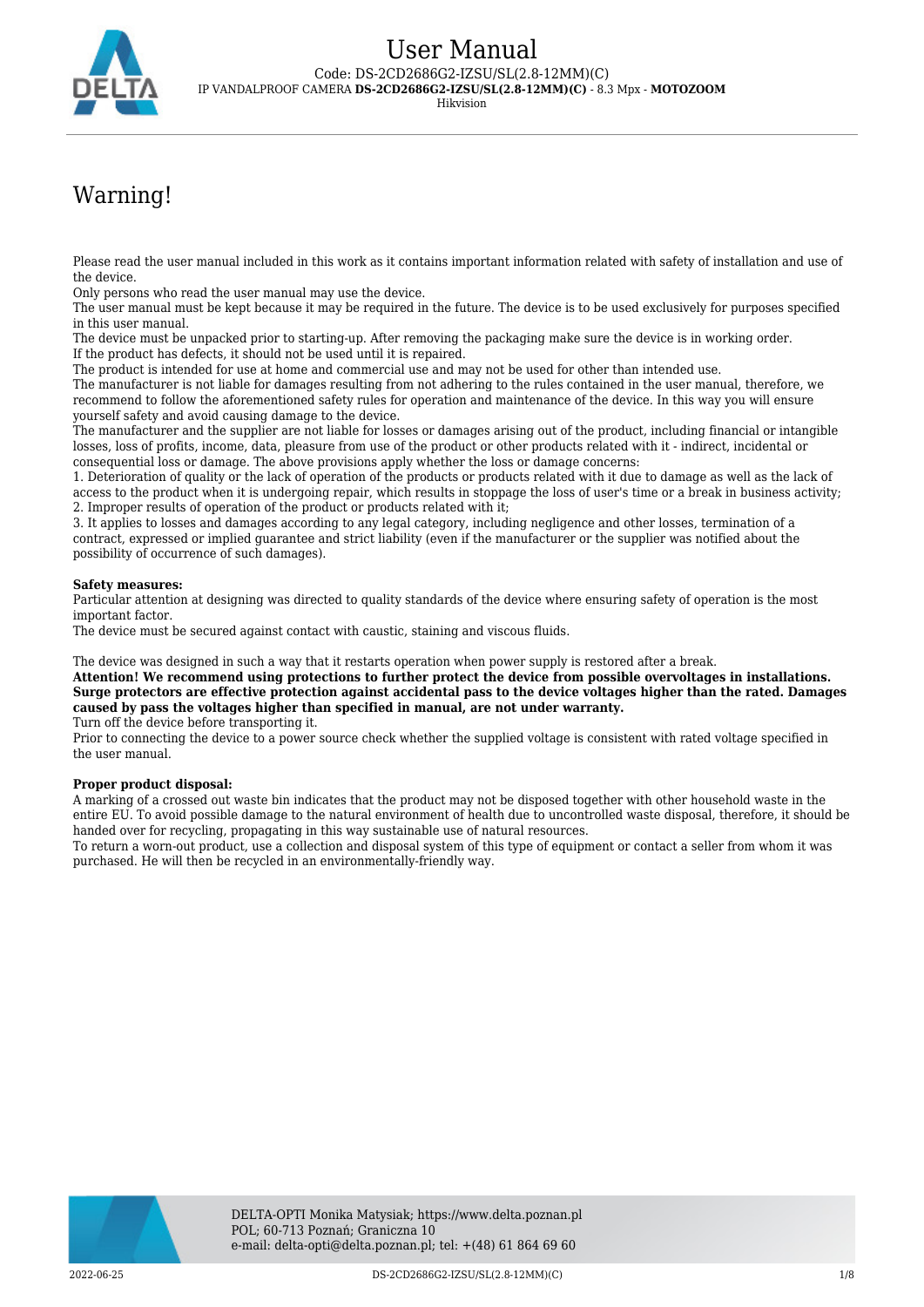

# User Manual Code: DS-2CD2686G2-IZSU/SL(2.8-12MM)(C)

IP VANDALPROOF CAMERA **DS-2CD2686G2-IZSU/SL(2.8-12MM)(C)** - 8.3 Mpx - **MOTOZOOM**

Hikvision

IP camera with efficient H.264 / H.265 image compression algorithm for clear and smooth video streaming at maximal resolution of 8.3 MPx, 4K UHD. Due to above it is perfect solution for surveillance systems requiring persons or vehicles recognition.

PoE powering possibility, compatible with the 802.3at standard makes the device more universal and easier to install.

Powered by Darkfighter - the camera has very good sensitivity, dedicated to poor lighting conditions.

Camera is according to IP66 Index of Protection norm.



| Standard:                 | TCP/IP                                                                                                                                                           |
|---------------------------|------------------------------------------------------------------------------------------------------------------------------------------------------------------|
| Sensor:                   | 1/1.8 " Progressive Scan CMOS                                                                                                                                    |
| Matrix size:              | 8 Mpx                                                                                                                                                            |
| Resolution:               | 3840 x 2160 - 8.3 Mpx, 4K UHD,<br>$3200 \times 1800 - 5.8$ Mpx,<br>2688 x 1520 - 4 Mpx,<br>1920 x 1080 - 1080p<br>1280 x 720 - 720p                              |
| Lens:                     | 2.8  12 mm - Motozoom                                                                                                                                            |
| View angle:               | $\cdot$ 108 °  46 ° (manufacturer data)<br>$\cdot$ 104 °  46 ° (our tests result)                                                                                |
| Compression:              | H.265+/H.265/H.264+/H.264/MJPEG                                                                                                                                  |
| Range of IR illumination: | 60 m                                                                                                                                                             |
| Alarm inputs / outputs:   | 1/1                                                                                                                                                              |
| Main stream frame rate:   | 25 fps - 8.3 Mpx                                                                                                                                                 |
| Network interface:        | 10/100 Base-T (RJ-45)                                                                                                                                            |
| Network protocols:        | TCP/IP, ICMP, HTTP, HTTPS, FTP, DHCP, DNS, DDNS, RTP, RTSP, NTP, UPnP,<br>SMTP, IGMP, IEEE 802.1x, QoS, IPv4, IPv6, UDP, Bonjour, SSL / TLS, PPPoE, SNMP,<br>ARP |

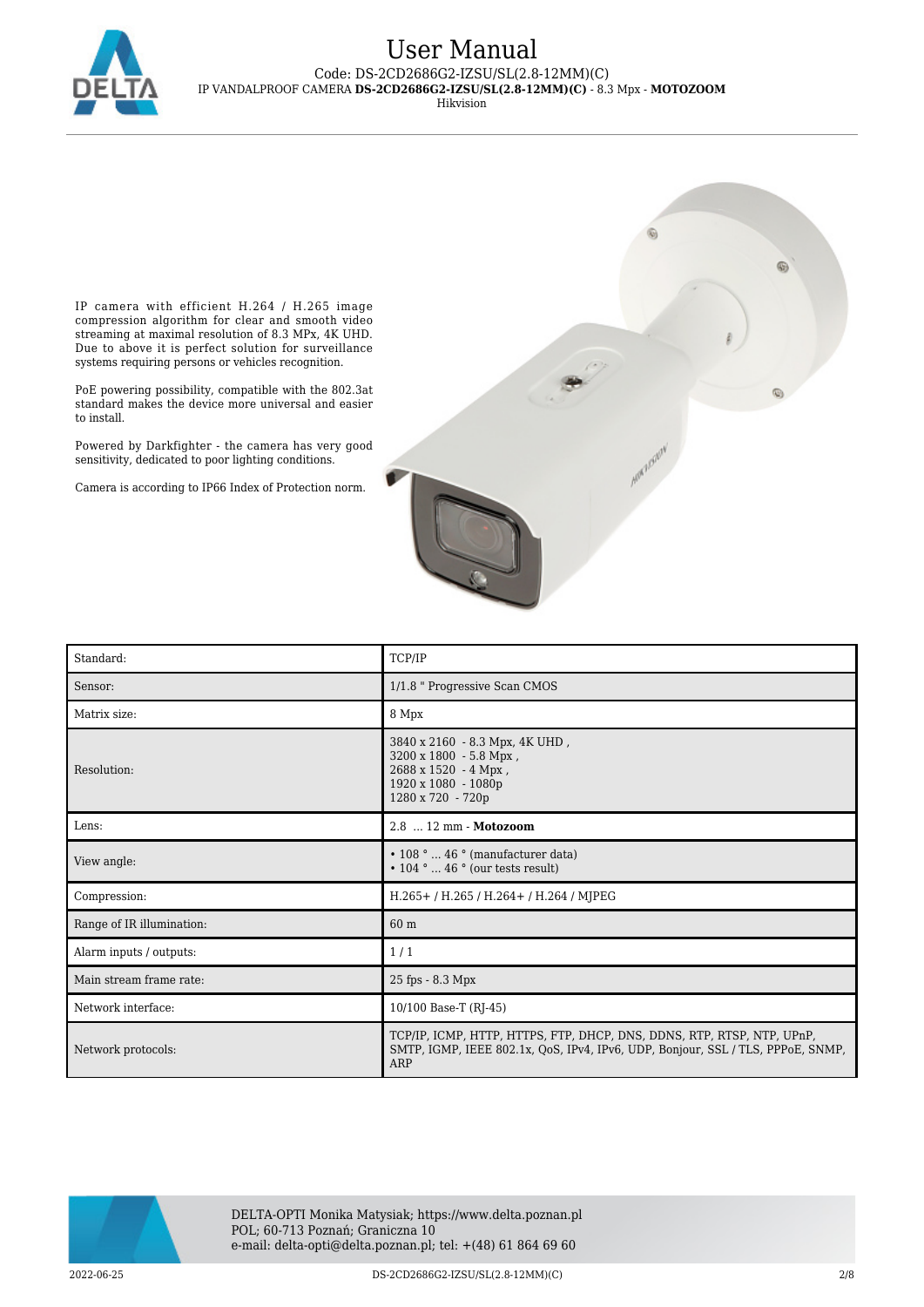

# User Manual

Code: DS-2CD2686G2-IZSU/SL(2.8-12MM)(C)

IP VANDALPROOF CAMERA **DS-2CD2686G2-IZSU/SL(2.8-12MM)(C)** - 8.3 Mpx - **MOTOZOOM**

Hikvision

| Audio:                         | • Microphone built-in<br>• External microphone input<br>• Audio output<br>• Speaker built-in - Alarm siren<br>• Bi-directional audio streaming support                                                                                                                                                                                                                                                                                                                                                                                                                                                                                                                                                                                                                                                                                                                                                                                                                                                                                                                                                                                                                                                                                                                               |
|--------------------------------|--------------------------------------------------------------------------------------------------------------------------------------------------------------------------------------------------------------------------------------------------------------------------------------------------------------------------------------------------------------------------------------------------------------------------------------------------------------------------------------------------------------------------------------------------------------------------------------------------------------------------------------------------------------------------------------------------------------------------------------------------------------------------------------------------------------------------------------------------------------------------------------------------------------------------------------------------------------------------------------------------------------------------------------------------------------------------------------------------------------------------------------------------------------------------------------------------------------------------------------------------------------------------------------|
| <b>WEB Server:</b>             | Built-in                                                                                                                                                                                                                                                                                                                                                                                                                                                                                                                                                                                                                                                                                                                                                                                                                                                                                                                                                                                                                                                                                                                                                                                                                                                                             |
| Memory card slot:              | Micro SD memory cards up to 256GB support (possible local recording)                                                                                                                                                                                                                                                                                                                                                                                                                                                                                                                                                                                                                                                                                                                                                                                                                                                                                                                                                                                                                                                                                                                                                                                                                 |
| Max, number of on-line users:  | 6                                                                                                                                                                                                                                                                                                                                                                                                                                                                                                                                                                                                                                                                                                                                                                                                                                                                                                                                                                                                                                                                                                                                                                                                                                                                                    |
| ONVIF:                         | 18.12                                                                                                                                                                                                                                                                                                                                                                                                                                                                                                                                                                                                                                                                                                                                                                                                                                                                                                                                                                                                                                                                                                                                                                                                                                                                                |
| Mobile phones support:         | Port no.: 80 or access by a cloud (P2P)<br>• Android: Free application Hik-Connect<br>• iOS: Free application Hik-Connect                                                                                                                                                                                                                                                                                                                                                                                                                                                                                                                                                                                                                                                                                                                                                                                                                                                                                                                                                                                                                                                                                                                                                            |
| Default IP address:            | 192.168.1.64                                                                                                                                                                                                                                                                                                                                                                                                                                                                                                                                                                                                                                                                                                                                                                                                                                                                                                                                                                                                                                                                                                                                                                                                                                                                         |
| Default admin user / password: | $admin / -$<br>The administrator password should be set at the first start                                                                                                                                                                                                                                                                                                                                                                                                                                                                                                                                                                                                                                                                                                                                                                                                                                                                                                                                                                                                                                                                                                                                                                                                           |
| Web browser access ports:      | 80                                                                                                                                                                                                                                                                                                                                                                                                                                                                                                                                                                                                                                                                                                                                                                                                                                                                                                                                                                                                                                                                                                                                                                                                                                                                                   |
| PC client access ports:        | Port no.: 8000 or access by a cloud (P2P) - iVMS-4200 application                                                                                                                                                                                                                                                                                                                                                                                                                                                                                                                                                                                                                                                                                                                                                                                                                                                                                                                                                                                                                                                                                                                                                                                                                    |
| Mobile client access ports:    | 8000                                                                                                                                                                                                                                                                                                                                                                                                                                                                                                                                                                                                                                                                                                                                                                                                                                                                                                                                                                                                                                                                                                                                                                                                                                                                                 |
| Port ONVIF:                    | 80                                                                                                                                                                                                                                                                                                                                                                                                                                                                                                                                                                                                                                                                                                                                                                                                                                                                                                                                                                                                                                                                                                                                                                                                                                                                                   |
| RTSP URL:                      | • Main stream : rtsp://user:password@192.168.1.64:554/Streaming/Channels/101/<br>• Sub stream: rtsp://user.password@192.168.1.64.554/Streaming/Channels/102/                                                                                                                                                                                                                                                                                                                                                                                                                                                                                                                                                                                                                                                                                                                                                                                                                                                                                                                                                                                                                                                                                                                         |
|                                |                                                                                                                                                                                                                                                                                                                                                                                                                                                                                                                                                                                                                                                                                                                                                                                                                                                                                                                                                                                                                                                                                                                                                                                                                                                                                      |
| RS-485 interface:              |                                                                                                                                                                                                                                                                                                                                                                                                                                                                                                                                                                                                                                                                                                                                                                                                                                                                                                                                                                                                                                                                                                                                                                                                                                                                                      |
| Main features:                 | • Camera from AcuSense series<br>• WDR - 120 dB - Wide Dynamic Range<br>• 3D-DNR - Digital Noise Reduction<br>• Sense-UP - (Slow Shutter) - Increase the sensor sensitivity<br>• Anti-Flicker - The technology eliminates the tiring eyes flickering image effect<br>• ANR - Automatic Network Replenishment allows to save image to the card when the<br>network connection with DVR is break (network failure) and next synchronize its<br>• NAS - Network Attached Storage support - allows to connect memory resources<br>directly to the computer network<br>• ROI - improve the quality of selected parts of image<br>• BLC - Back Light Compensation<br>• HLC - High Light Compensation (spot)<br>• Day/night mode<br>• ICR - Movable InfraRed filter<br>• Auto White Balance<br>• AGC - Automatic Gain Control<br>• Mirror - Mirror image<br>• Motion Detection<br>• Configurable Privacy Zones<br>• Configurable: brightness, contrast, saturation<br>• Sharpness - sharper image outlines<br>• Intelligent Image Analysis : intrusion, crossing the line (tripwire), detection of entry<br>into the area / exit from the area, face detection, scene changing<br>• classification of people and vehicles<br>• Strobe light function and audible alarm to warn of intruders |
| Power supply:                  | • PoE $(802.3at)$ ,<br>$\cdot$ 12 V DC / 1.21 A                                                                                                                                                                                                                                                                                                                                                                                                                                                                                                                                                                                                                                                                                                                                                                                                                                                                                                                                                                                                                                                                                                                                                                                                                                      |



DELTA-OPTI Monika Matysiak; https://www.delta.poznan.pl POL; 60-713 Poznań; Graniczna 10 e-mail: delta-opti@delta.poznan.pl; tel: +(48) 61 864 69 60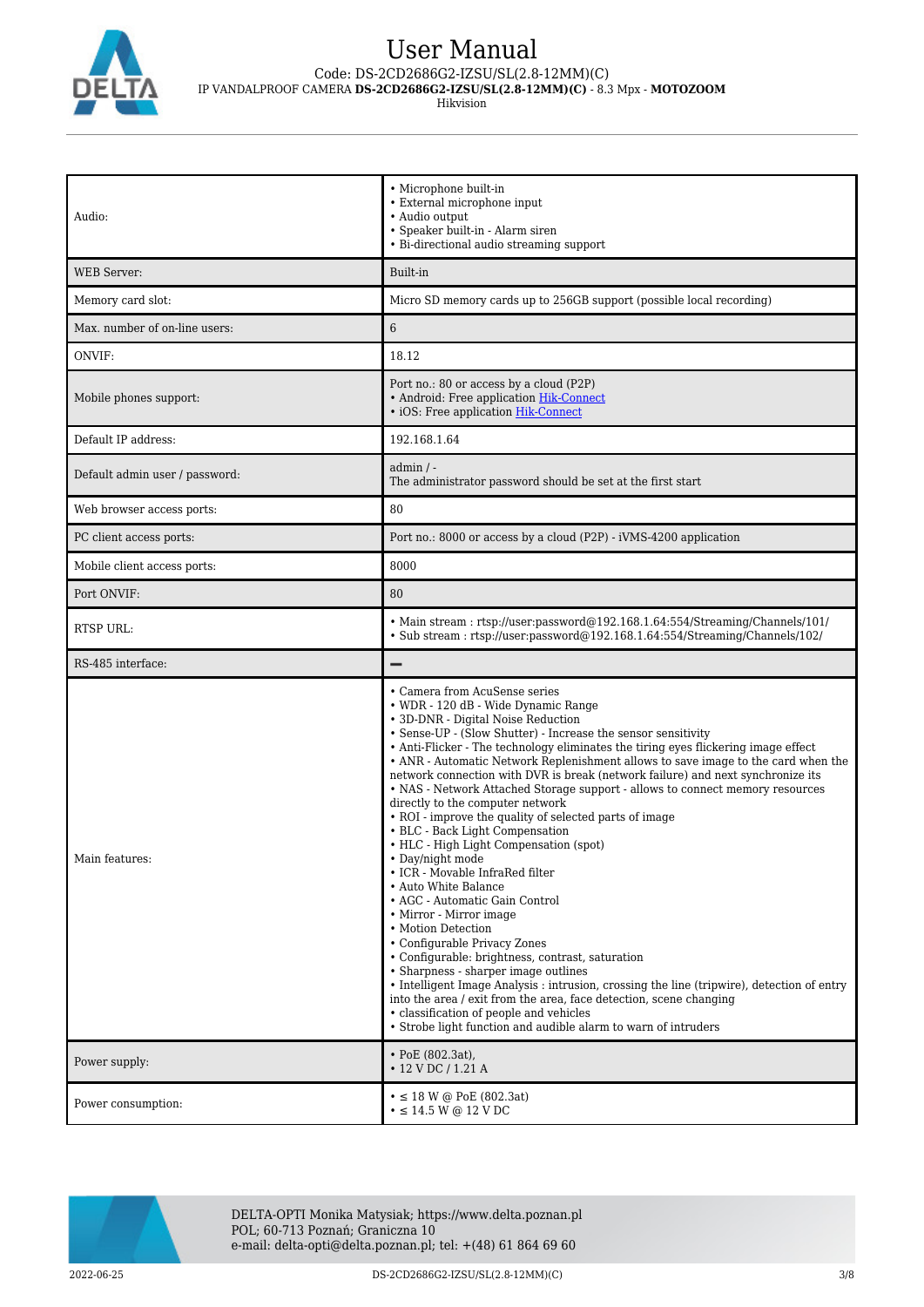

Hikvision

| Housing:               | Compact, Aluminum                                                                                                                                                                                                                                                              |
|------------------------|--------------------------------------------------------------------------------------------------------------------------------------------------------------------------------------------------------------------------------------------------------------------------------|
| Color:                 | White                                                                                                                                                                                                                                                                          |
| "Index of Protection": | IP <sub>66</sub>                                                                                                                                                                                                                                                               |
| Vandal-proof:          | IK10                                                                                                                                                                                                                                                                           |
| Operation temp:        | $-30 °C  60 °C$                                                                                                                                                                                                                                                                |
| Supported languages:   | Polish, English, Bulgarian, Croatian, Czech, Danish, Estonian, Finnish, French, Greek,<br>Spanish, Dutch, Lithuanian, Latvian, German, Norwegian, Portuguese, Russian,<br>Romanian, Serbian, Slovak, Slovenian, Swedish, Turkish, Ukrainian, Hungarian,<br>Vietnamese, Italian |
| Weight:                | 1.8 <sub>kg</sub>                                                                                                                                                                                                                                                              |
| Dimensions:            | Ø 144 x 343 mm                                                                                                                                                                                                                                                                 |
| Manufacturer / Brand:  | Hikvision                                                                                                                                                                                                                                                                      |
| SAP Code:              | 311315510                                                                                                                                                                                                                                                                      |
| Guarantee:             | 3 years                                                                                                                                                                                                                                                                        |

Front view:



Side view:

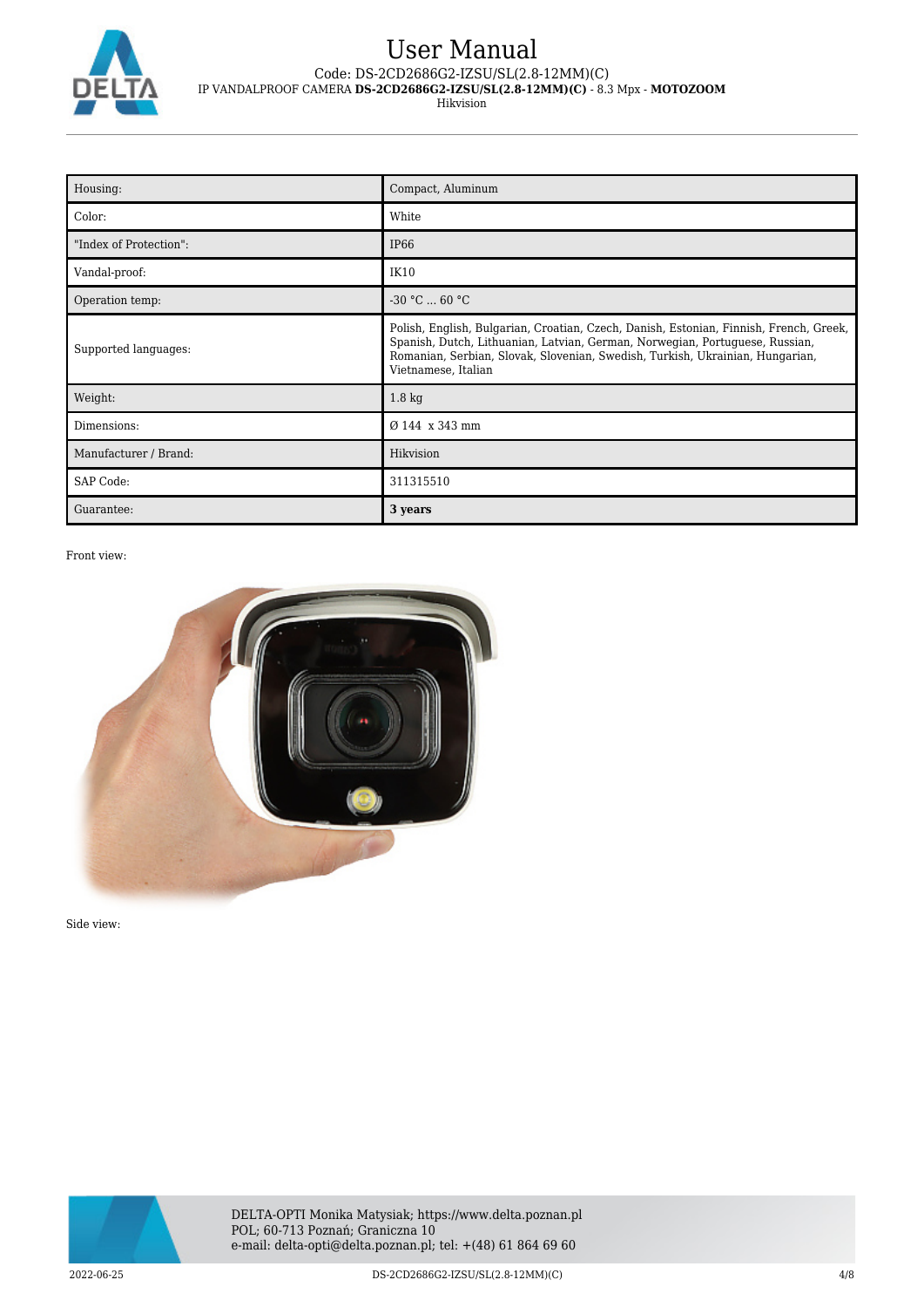

Hikvision



Bottom view:



Memory card slot and "Reset" button:



Camera connectors:



DELTA-OPTI Monika Matysiak; https://www.delta.poznan.pl POL; 60-713 Poznań; Graniczna 10 e-mail: delta-opti@delta.poznan.pl; tel: +(48) 61 864 69 60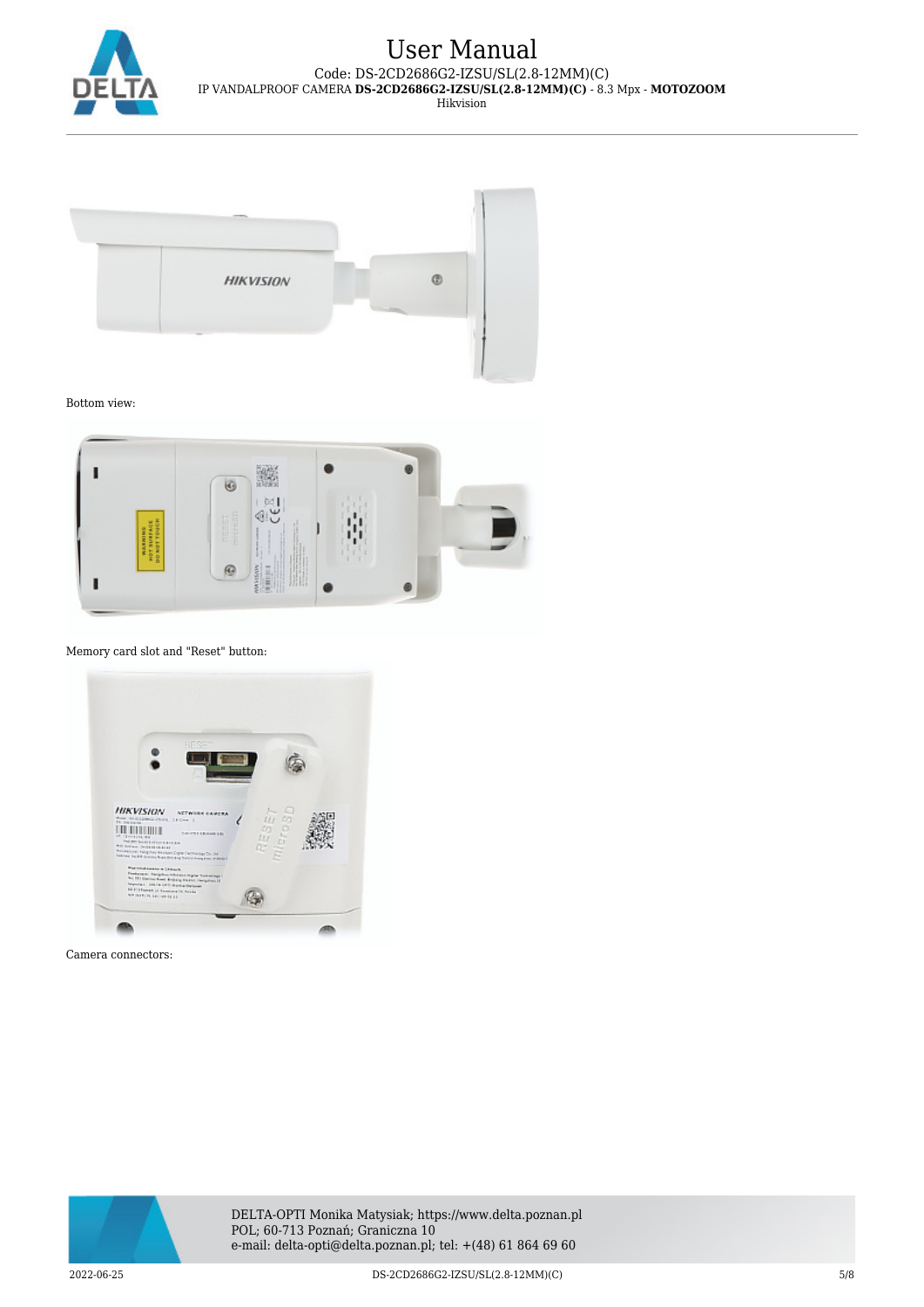



Bracket view:





DELTA-OPTI Monika Matysiak; https://www.delta.poznan.pl POL; 60-713 Poznań; Graniczna 10 e-mail: delta-opti@delta.poznan.pl; tel: +(48) 61 864 69 60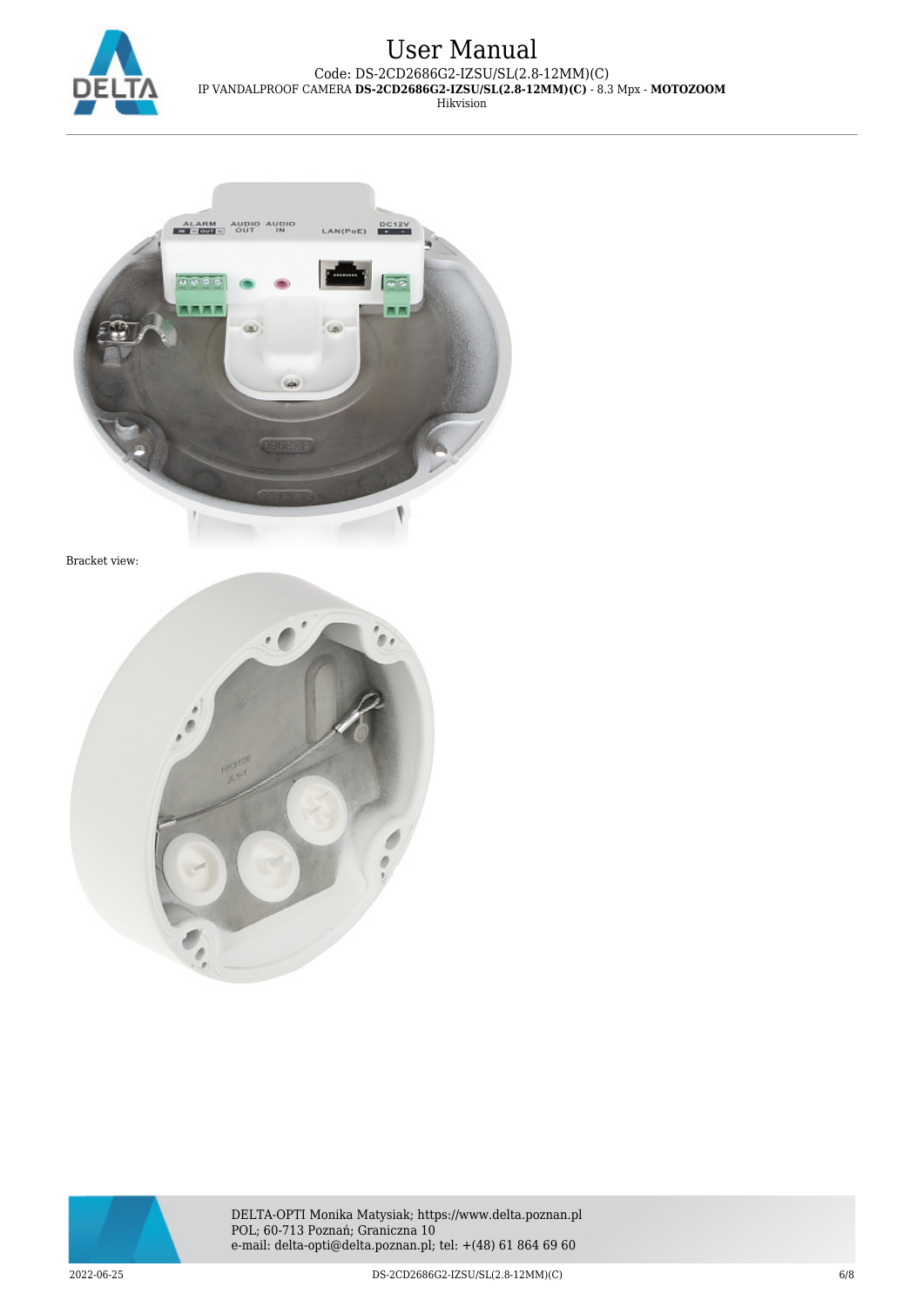





In the kit: